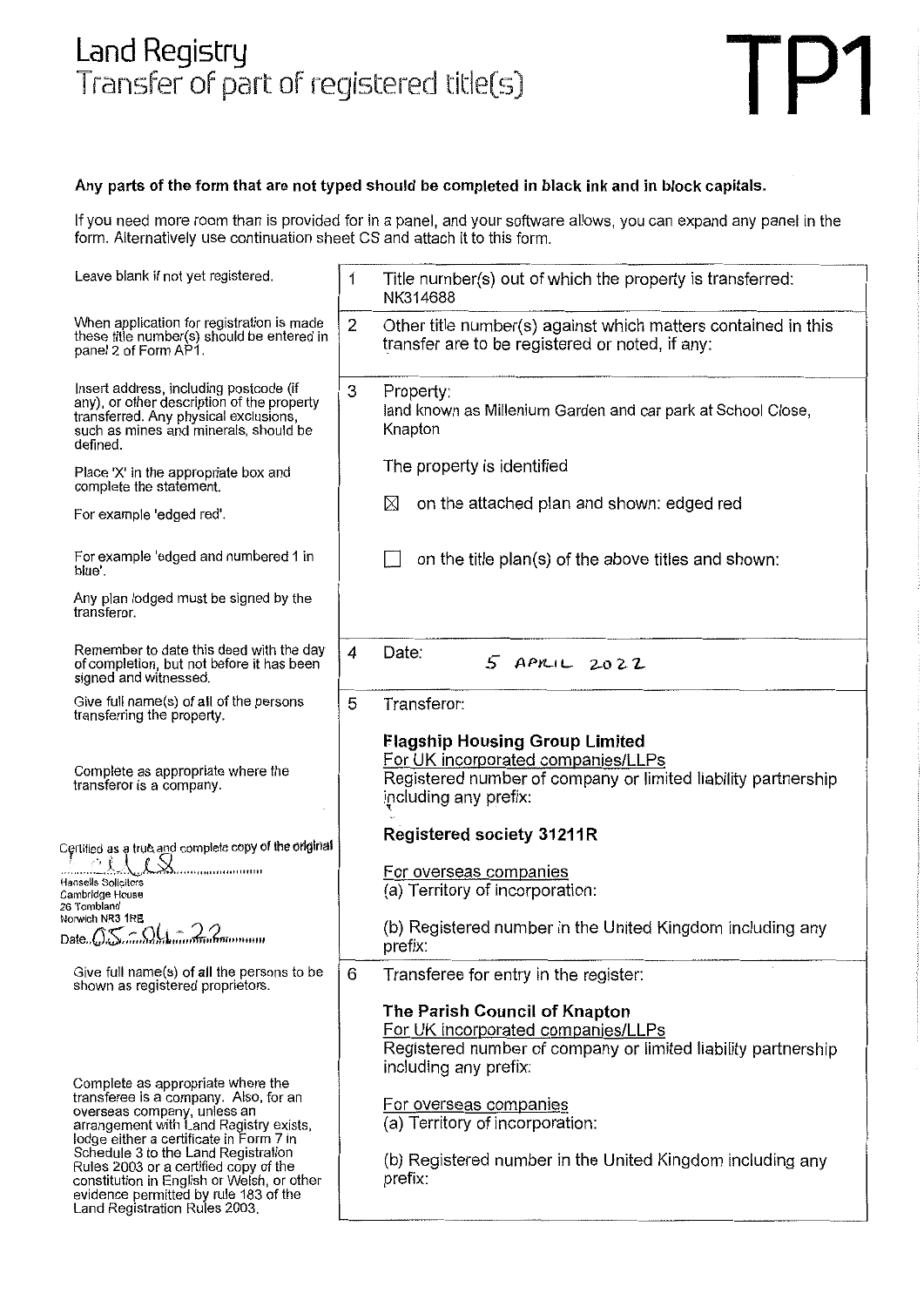





Scale 1:500@AZ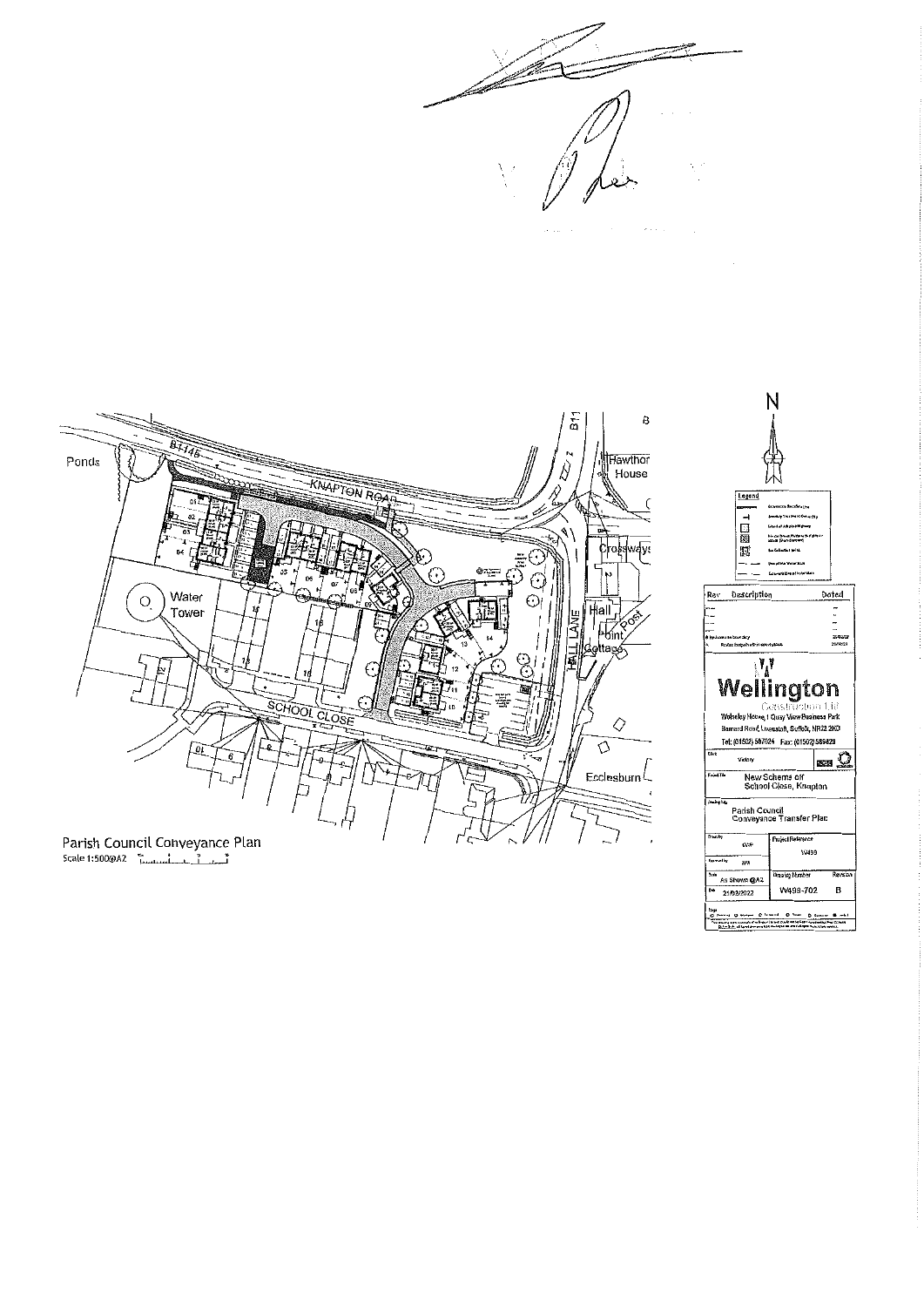| Each transferee may give up to three<br>addresses for service, one of which must<br>be a postal address whether or not in the<br>UK (including the postcode, if any). The                                                                                                                                                                                                                                    |    | Transferee's intended address(es) for service for entry in the<br>register:                                                                    |
|--------------------------------------------------------------------------------------------------------------------------------------------------------------------------------------------------------------------------------------------------------------------------------------------------------------------------------------------------------------------------------------------------------------|----|------------------------------------------------------------------------------------------------------------------------------------------------|
| others can be any combination of a postal<br>address, a UK DX box number or an<br>electronic address.                                                                                                                                                                                                                                                                                                        |    | Verbena Cottage The Street Knapton Norfolk NR28 OAD                                                                                            |
|                                                                                                                                                                                                                                                                                                                                                                                                              | 8  | The transferor transfers the property to the transferee                                                                                        |
| Place 'X' in the appropriate box. State the<br>currency unit if other than sterling. If none                                                                                                                                                                                                                                                                                                                 |    | Consideration                                                                                                                                  |
| of the boxes apply, insert an appropriate<br>memorandum in panel 12.                                                                                                                                                                                                                                                                                                                                         |    | The transferor has received from the transferee for the<br>$\boxtimes$<br>property the following sum (in words and figures): one pound<br>(E1) |
|                                                                                                                                                                                                                                                                                                                                                                                                              |    | The transfer is not for money or anything that has a<br>monetary value                                                                         |
|                                                                                                                                                                                                                                                                                                                                                                                                              |    | Insert other receipt as appropriate:                                                                                                           |
| Place X' in any box that applies.                                                                                                                                                                                                                                                                                                                                                                            | 10 | The transferor transfers with                                                                                                                  |
| Add any modifications.                                                                                                                                                                                                                                                                                                                                                                                       |    | full title guarantee<br>$\bowtie$                                                                                                              |
|                                                                                                                                                                                                                                                                                                                                                                                                              |    | limited title guarantee                                                                                                                        |
|                                                                                                                                                                                                                                                                                                                                                                                                              |    |                                                                                                                                                |
| Where the transferee is more than one<br>person, place 'X' in the appropriate box.                                                                                                                                                                                                                                                                                                                           | 11 | Declaration of trust. The transferee is more than one person<br>and                                                                            |
|                                                                                                                                                                                                                                                                                                                                                                                                              |    | they are to hold the property on trust for themselves as<br>joint tenants                                                                      |
|                                                                                                                                                                                                                                                                                                                                                                                                              |    | they are to hold the property on trust for themselves as<br>tenants in common in equal shares                                                  |
| Complete as necessary                                                                                                                                                                                                                                                                                                                                                                                        |    | they are to hold the property on trust:                                                                                                        |
| The registrar will enter a Form A<br>restriction in the register unless:<br>an 'X' is placed:<br>in the first box, or<br>-<br>in the third box and the details of<br>the trust or of the trust<br>instrument show that the<br>transferees are to hold the<br>property on trust for themselves<br>alone as joint tenants, or<br>it is clear from completion of a form<br>JO lodged with this application that |    |                                                                                                                                                |
| the transferees are to hold the<br>property on trust for themselves<br>alone as joint tenants.                                                                                                                                                                                                                                                                                                               |    |                                                                                                                                                |
| Please refer to <i>Joint property ownership</i><br>and practice guide 24: private trusts of<br>land for further guidance. These are both<br>available on the GOV.UK website.                                                                                                                                                                                                                                 |    |                                                                                                                                                |
| Use this panel for:<br>definitions of terms not defined                                                                                                                                                                                                                                                                                                                                                      | 12 | Additional provisions                                                                                                                          |
| above<br>rights granted or reserved<br>restrictive covenants<br>other covenants<br>-                                                                                                                                                                                                                                                                                                                         |    | 12.1<br>In this transfer the following definitions apply unless<br>the context requires otherwise:                                             |
| agreements and declarations<br>any required or permitted statements<br>$\overline{\phantom{a}}$<br>other agreed provisions.<br>$\overline{\phantom{a}}$                                                                                                                                                                                                                                                      |    | 12.1.1<br>"Estate" means all the land comprised in                                                                                             |
| The prescribed subheadings may be<br>added to, amended, repositioned or<br>omitted.                                                                                                                                                                                                                                                                                                                          |    | title number NK314688 at the date of this                                                                                                      |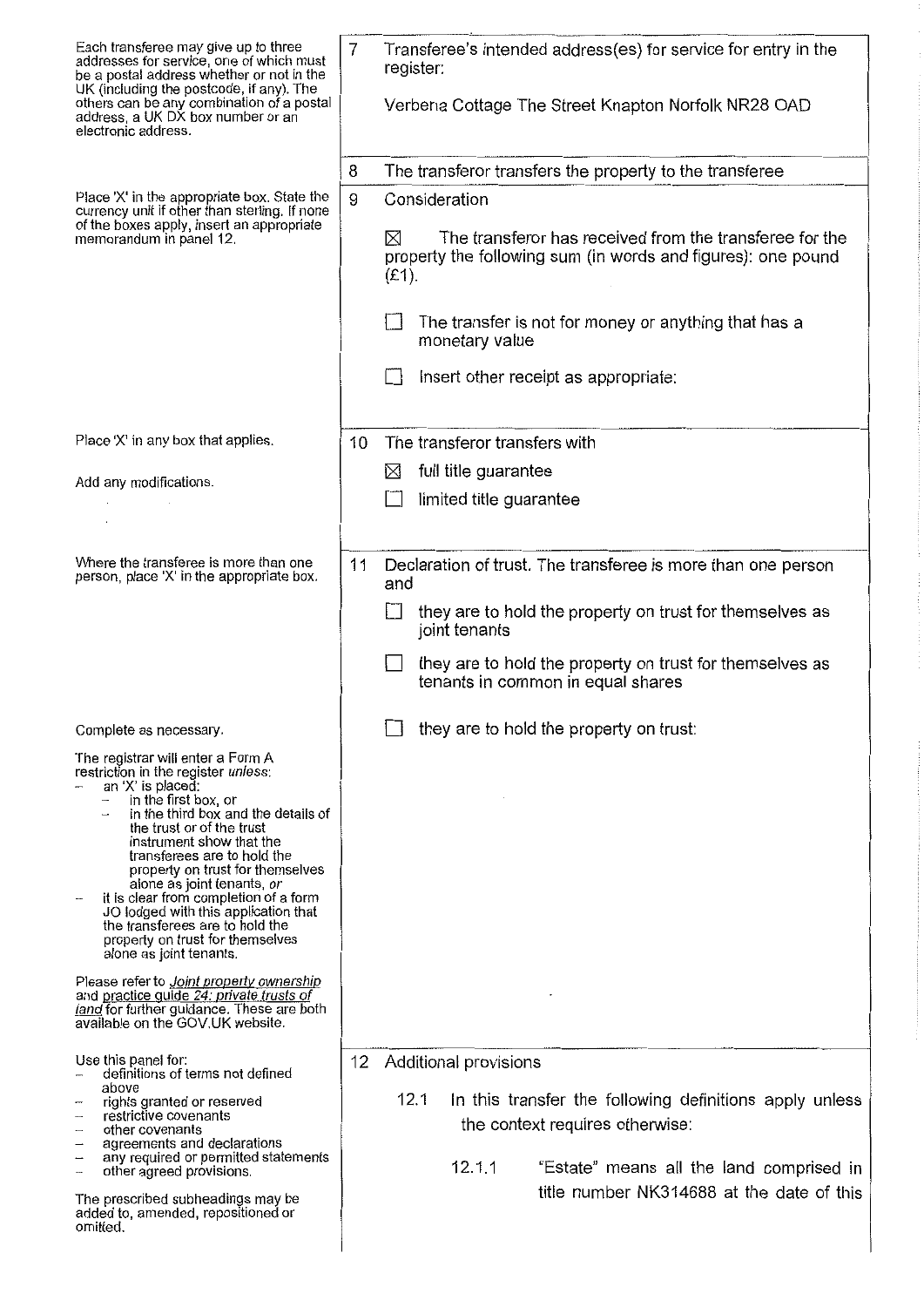Any other land affected by rights granted or reserved or by restrictive covenants should be defined by reference to a plan. transfer (other than the Property)

- 12.1.2 "Plan" means the plan attached to this transfer.
- 12.1.3 "Property" means the property transferred as referred to in panel 3 and each and every part of it.
- 12.1.4 "Service Media" means media for the supply of water and electricity, foul and surface water drains or sewers, attenuation ponds, soakaways and any other service media
- 12.1.5 "S106 Agreement" means a planning obligation under s106 of the Town and Country Planning Act 1990 (as amended) dated 3 December 2018 and made between North Norfolk District Council (1) Norfolk County Council (2) Victory Housing Trust (3)
- 12.2 This Transfer is made pursuant to the agreement contained in the S106 Agreement
- 12.3 The Property is transferred together in common with others entitled thereto with the rights set out in Schedule 1 but except and reserved unto the Transferor and its successors for the benefit of the Estate the rights set out in Schedule 2 together with but subject to all matters referred to in the register of title number NK314688 save for financial charges
- 12.4 With the object of affording to the Transferor a full and sufficient indemnity but not further or otherwise the Transferee covenants with the Transferor that he will at all times after the date hereof observe and perform such of the covenants (if any) contained or referred to in the Charges Register of the title out of which the Property is transferred as affect the Property and will keep the Transferor fully indemnified in respect of any future breach.
- 12.5 The Transferee covenants with the Transferor for the benefit of the remainder of the Estate and each and every part thereof to the intent so as to bind the Property into whosoever hands the same may come that the Transferee will observe and perform the stipulations and restrictions set out in Schedule 3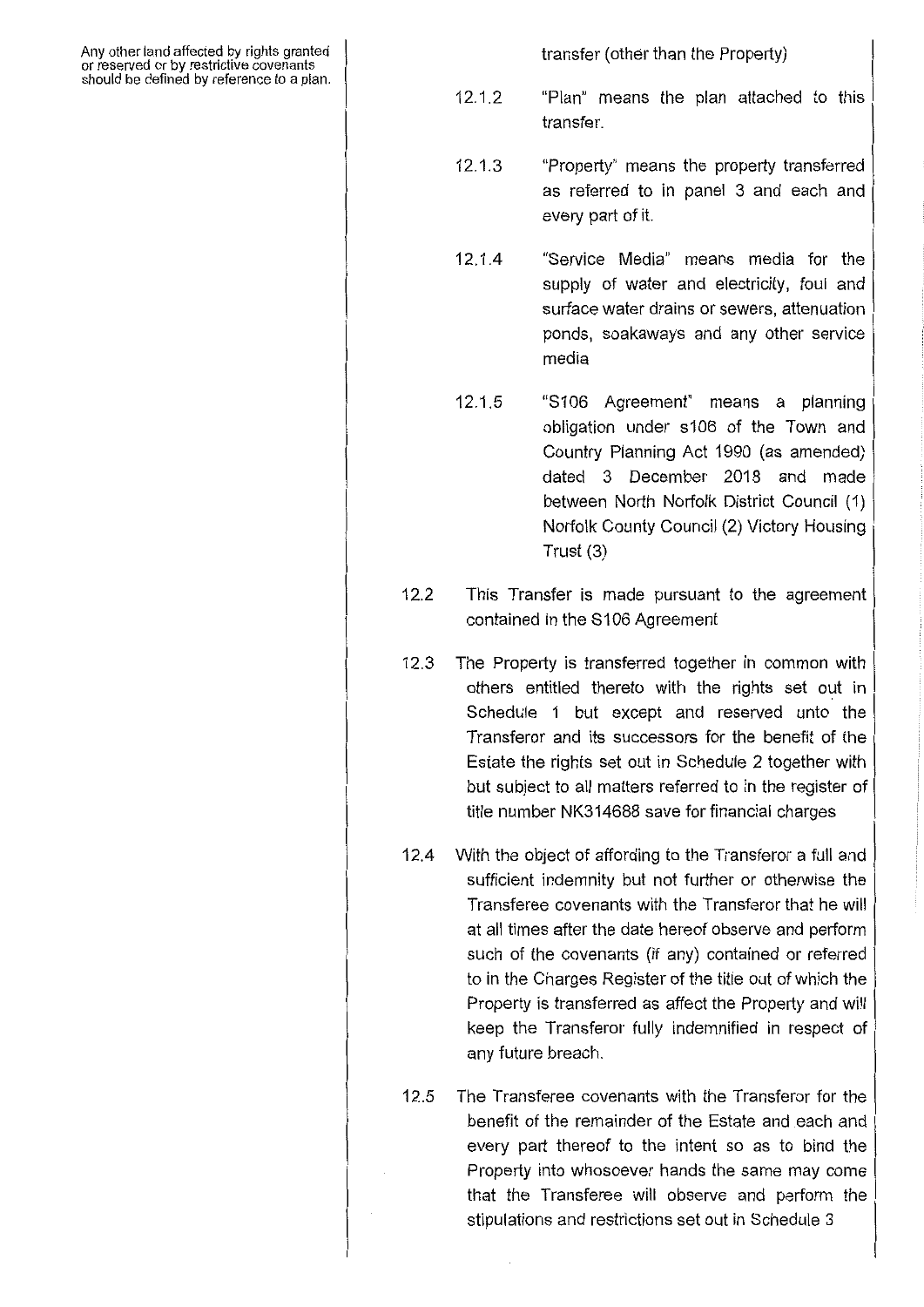- 12.6 It is hereby declared that:
	- 12.6.1 the Transferee and his successors in title shall not be entitled to any easement or right of light or air or otherwise (except as by this Transfer expressly granted) which would or might interfere with any adjoining or neighbouring land for building or other purposes and Section 62 of the Law of Property Act 1925 shall not apply to this Transfer and the Transferee shall not be entitled to any rights easements privileges or advantages whatsoever except those expressly granted by this Transfer.
	- 12.6.2 Any colours shown on the Plan which are not referred to in this Transfer are of no relevance and should not be taken into account in the interpretation of this Transfer.
- 12.7 In this Transfer where the context so admits:
	- 12.7.1 Words importing the singular number only include the plural number and vice versa, words importing the masculine gender only include the feminine gender and reference to "the Transferor" and "the Transferee" shall include their respective successors in title
	- 12.7.2 Where there are two or more persons included in the expression "the Transferee" covenants expressed to be made by the Transferee shall be deemed to be made by such persons jointly and severally.
- 13. The parties to this Transfer hereby apply to the Land Registrar at the Land Registry to note upon the registered title of the Property all such matters hereby contained or referred to as are capable of registration.

### SCHEDULE 1

### **(Rights with the benefit of which the Property is transferred)**

1. A right of access as is reasonably necessary over the adjoining land comprised in the Estate (other than any parts as have been built upon) at reasonable times in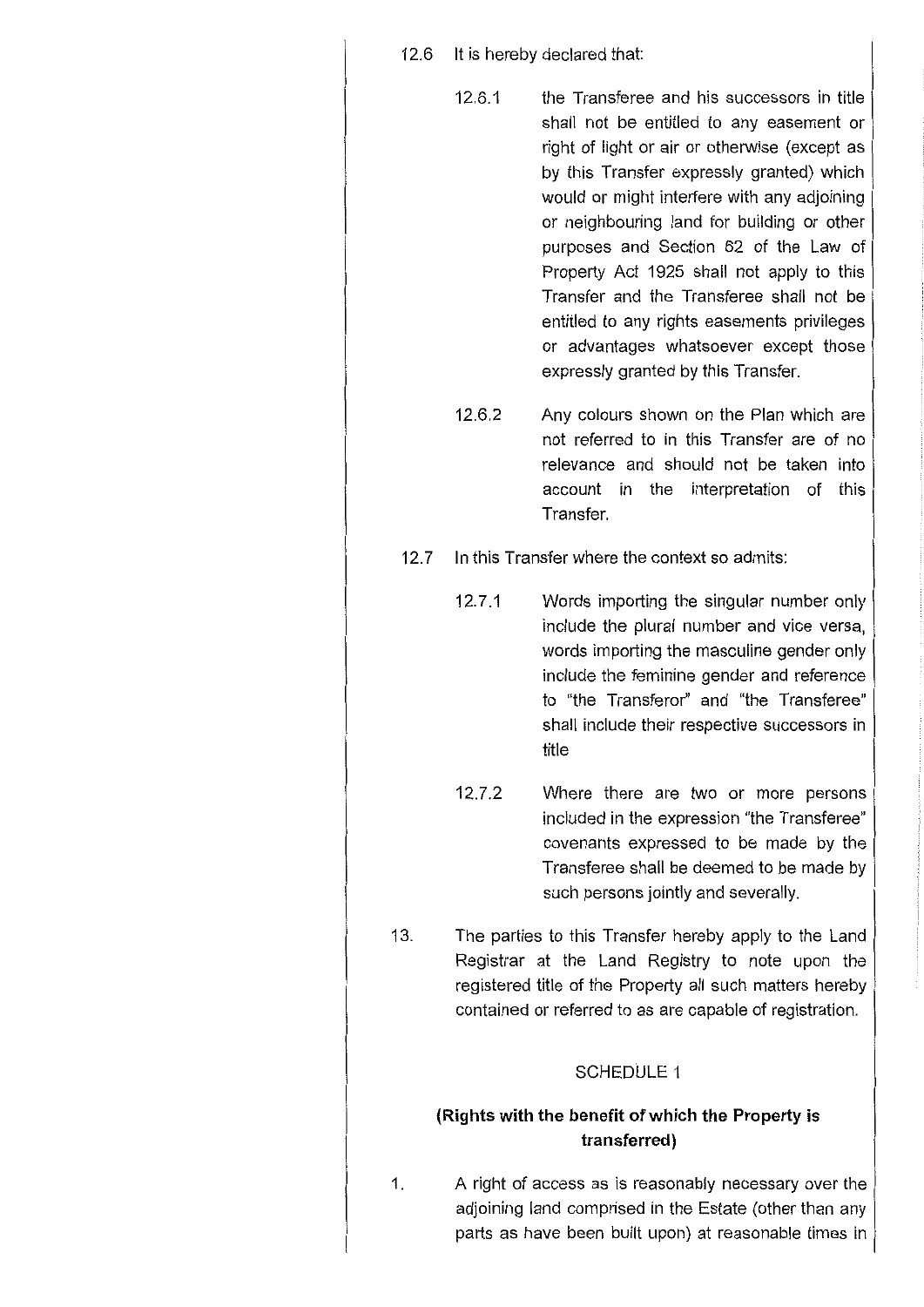the daytime and on giving reasonable notice to the occupiers of such adjoining land for the purpose of inspecting, maintaining or repairing the Property subject to the Transferee causing as little damage as reasonably possible in the exercise of the rights and making good any damage caused without delay.

### SCHEDULE 2

## **(Rights and reservations subject to which the Property is transferred)**

There are excepted and reserved to the Transferor and its successors in title the following rights:

- 1. A right of access over the Property as is reasonably necessary for the owners or occupiers for the time being of any land comprised in the Estate adjoining the Property at reasonable times in the daytime and on giving reasonable notice to the occupier of the Property for the purposes of cleaning, redecorating, maintaining or repairing any Service Media serving the Estate and any buildings or boundaries which are now or may be erected on any adjoining land causing as little damage as reasonably possible in the exercise of these rights and making good any damage caused without delay.
- 2. A right to use and to connect into the Service Media on the Property as are capable of serving the Property and which are in existence at the date of this transfer
- 3. A right within five years from the date hereof to enter onto the Property for any purpose (including the erection and removal of scaffolding) in connection with the construction of any dwelling or ancillary building or the carrying out of any other work ancillary to such construction on any land adjoining or adjacent to the Property (including complying with any landscaping requirements) causing as little damage as reasonably possible in the exercise of these rights and making good any damage caused.
- 4. All such rights of support, shelter and protection as may be required from the Property to ensure the stability of any buildings which are now or at any time may be erected on any adjoining parts of the Estate.
- 5. A right to the free passage of air through any ventilators or flues which may now or at any time be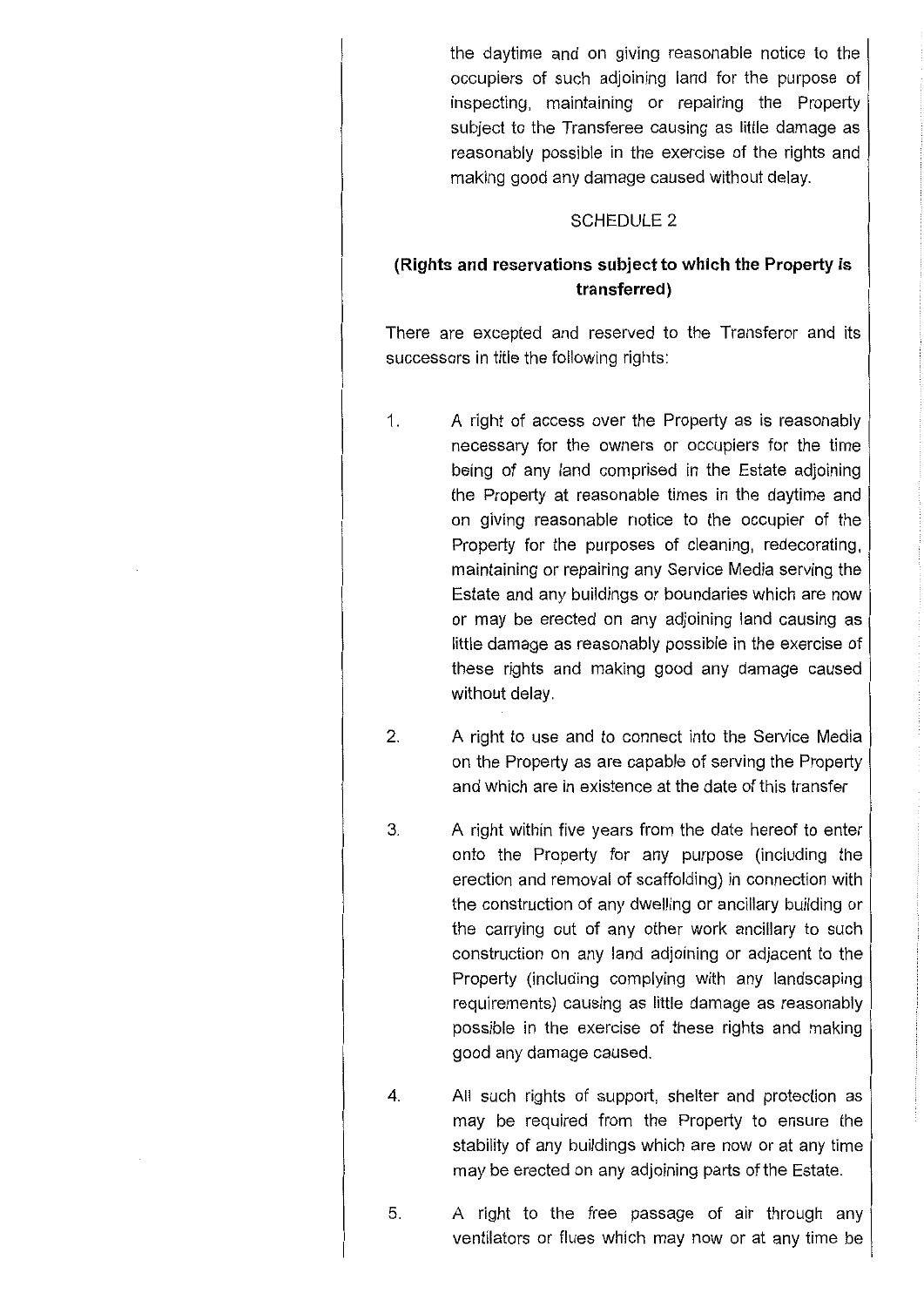constructed in the walls of any buildings erected on any adjoining land comprised in the Estate and rights of light and air to any windows which may now or at any time be constructed in the walls of any buildings erected on any adjoining land and the right to open the same.

6. The right to build upon and otherwise develop the land comprised in the Estate or any part thereof or any adjoining or neighbouring land of the Transferor notwithstanding that the access of light and air to the Property shall be thereby diminished.

### SCHEDULE 3

### **(Transferee's covenants)**

- 1. In relation to that part of the Property edged red and hatched blue on the Plan to comply with Schedule 3.3 of Schedule 1 of the S106 Agreement and not to use such part of the Property other than as open space for the recreation and enjoyment of the public at large.
- 2. Not to construct or erect or allow or suffer to be constructed or erected any building, road or other structure on any part of the Property, save that such part of the Property as is shown edged red and hatched brown on the Plan may be laid out and used as a surface car park for the benefit of the public at large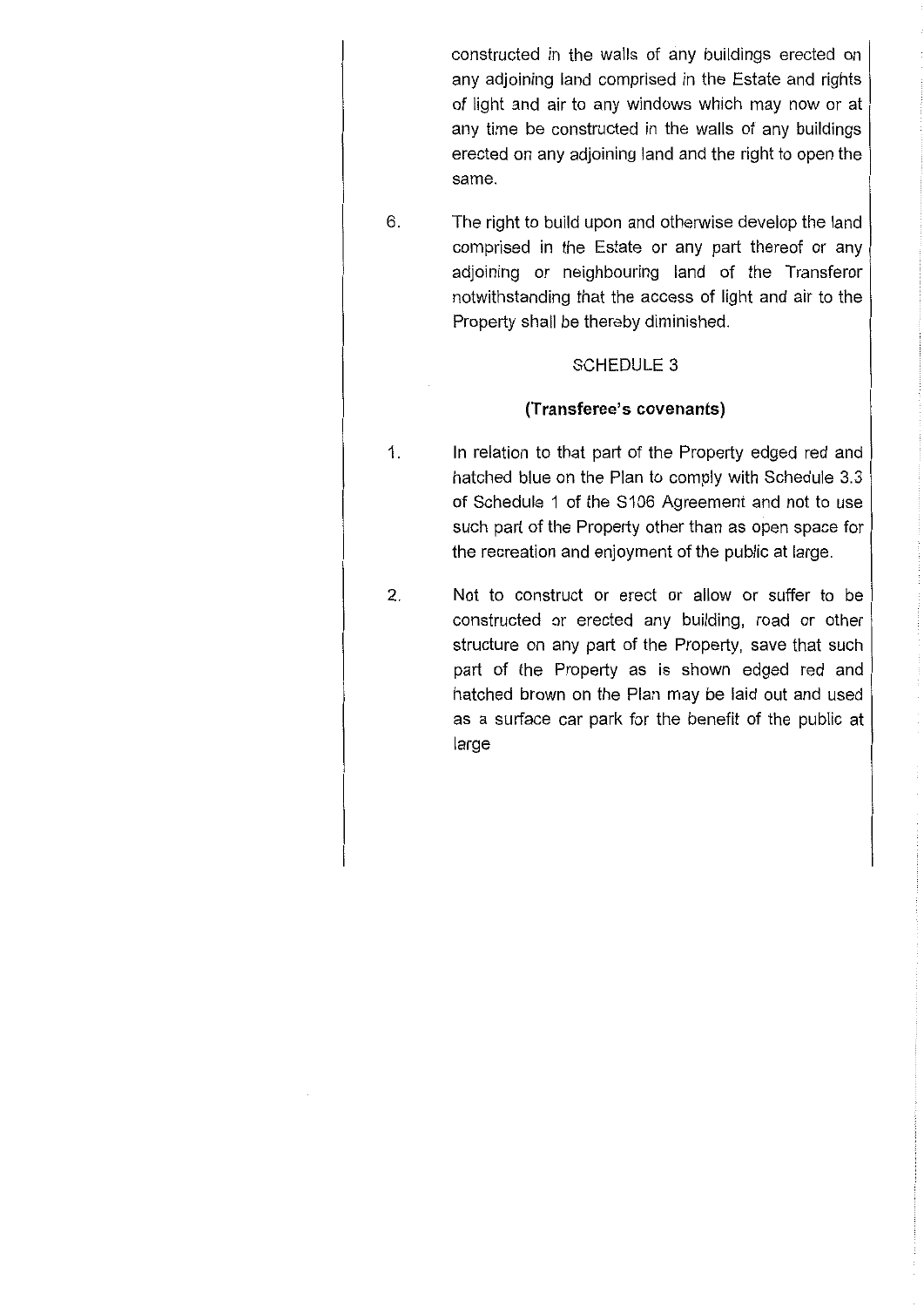The transferor must execute this transfer as a deed using the space opposite. If there is more than one transferor, all must execute. Forms of execution are given in Schedule 9 to the Land Registration Rules 2003. If the transfer contains transferee's covenants or declarations or contains an application by the transferee (such as for a restriction), it must also be executed by the transferee.

If there is more than one transferee and panel 11 has been completed, each transferee must also execute this transfer to comply with the requirements in section 53(1)(b) of the Law of Property Act 1925 relating to the declaration of a trust of land. Please refer to *Joint property ownership* and practice guide *24: private trusts of land for further* guidance.

Remember to date this deed in panel 4.

13 Execution **EXECUTED as a DEED** by affixing the common seal of **FLAGSHIP HOUSING GROUP LIMITED** in the presence of: **EXECUTED as a DEED by FLAGSHIP HOUSING GROUP LIMITED** acting by [a director and its secretary][two directors] ) ) )  $\sum_{i=1}^{n}$ ) ) Authorised Signatory Name (in BLOCK CAPITALS) Authorised Signatory Name (in BLOCK CAPITALS) Signature of Director Name (in BLOCK CAPITALS) Signature of [Secretary][Director]

Name (in BLOCK CAPITALS)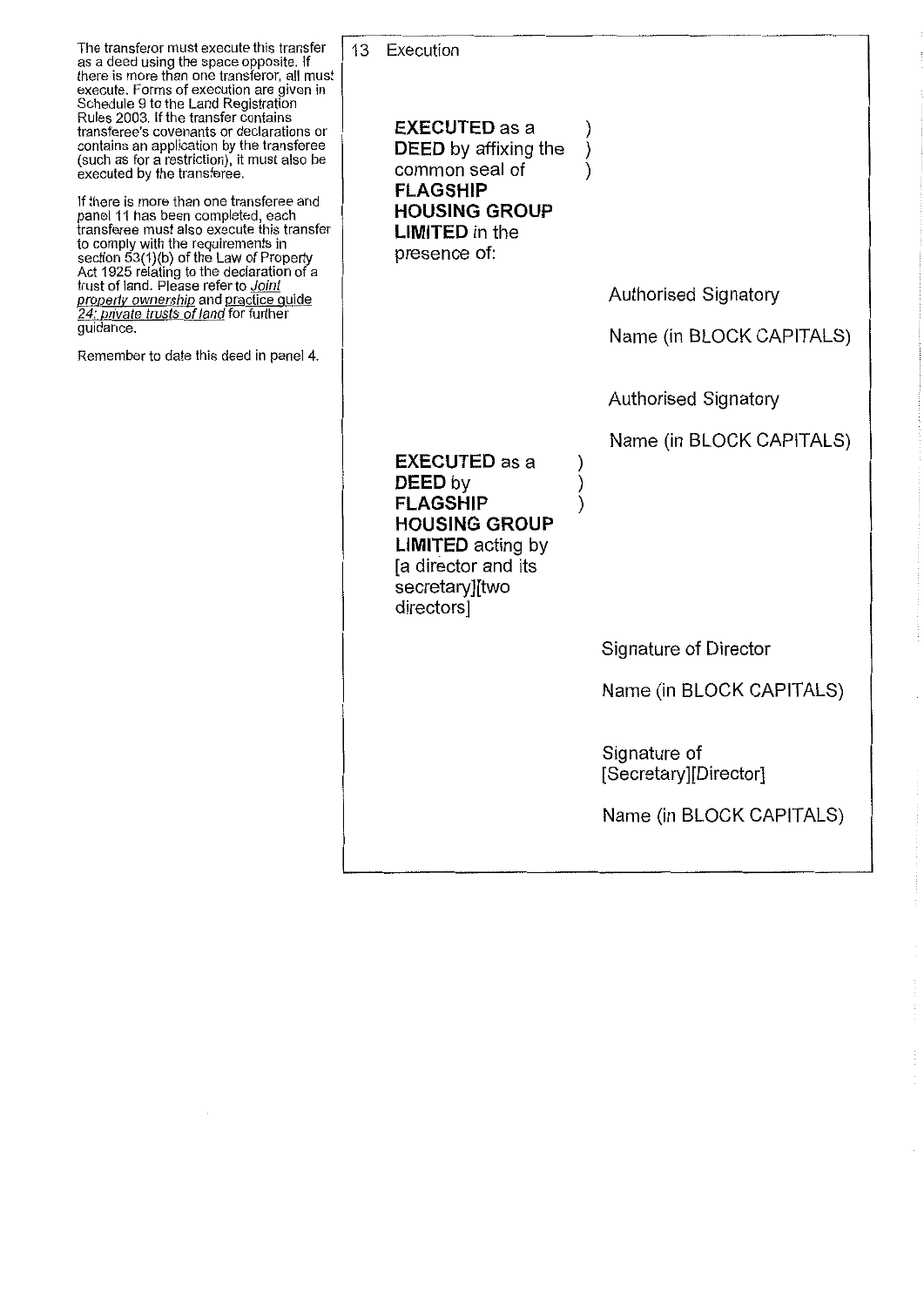## **EXECUTED as a DEED by** [

) ) )

], as attorney for and on behalf of **FLAGSHIP HOUSING GROUP LIMITED** under a power of attorney dated 08 July 2020 in the presence of:

Signature of witness:

Name of witness (IN BLOCK CAPITALS): Address:

Occupation: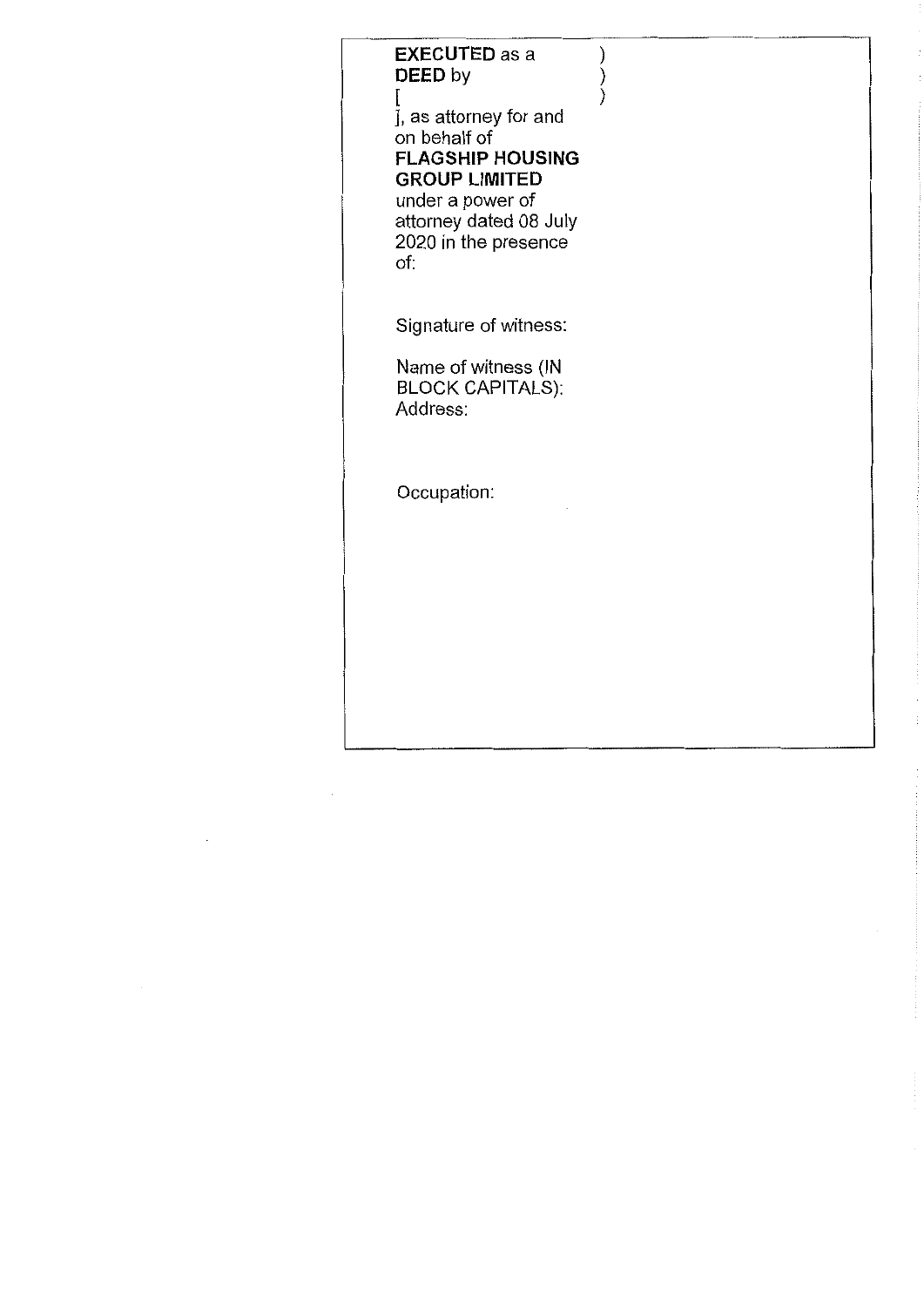**EXECUTED as a DEED by PETER NEATHERWAY** Chairman for and on behalf of **THE PARISH COUNCIL OF KNAPTON** pursuant to a resolution dated 20 in the presence of: NON Signature of witness: Name of witness (IN1\16,14-0-1-A-1 BLOCK VERBONA COTTALL<br>KNAATOON NR28-0AD CAPITALS): Address: Occupation: Dilicialis Riksel **EXECUTED as a DEED by PATRICK LEE,** as Vice-Chairman for and on behalf of **THE PARISH COUNCIL OF KNAPTON** pursuant to a resolution dated 20 in the presence of: Signature of witness: Name of witness (IN NIC HOLAJ HOLLOUS) CAPITALS): VERBOUA COTTAGE Address: KNAPTON NR280AS Occupation:  $S_{\text{ul}(\text{c},\text{tph})}$  - Redrict